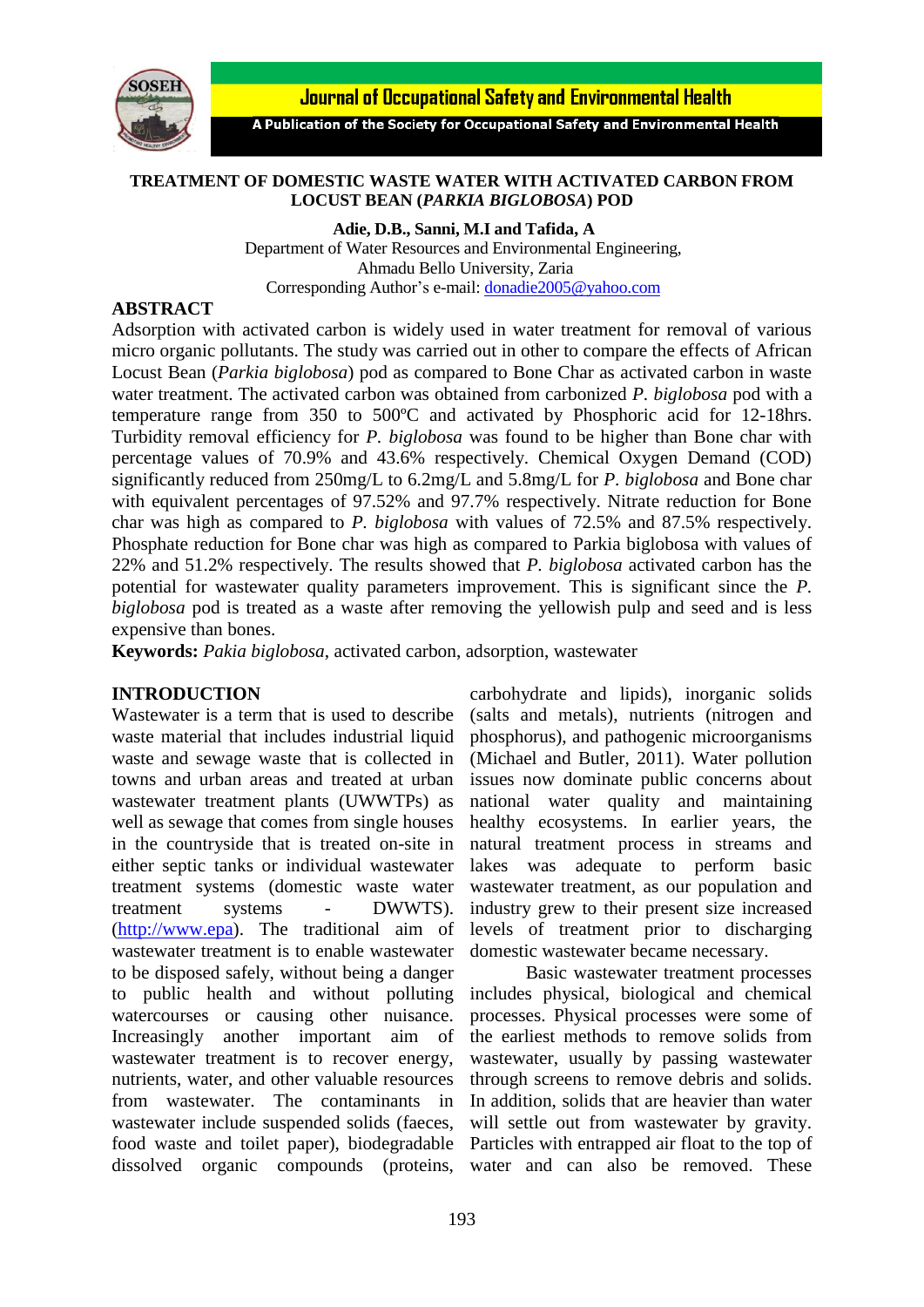#### **Adie, D.B., Sanni, M.I and Tafida, A (2014). Treatment of Domestic Waste Water with Activated Carbon from Locust Bean (Parkia biglobosa) Pod**

physical processes are employed in many modern wastewater treatment facilities today. In biological processes, bacteria and other small organisms in water consume organic matter in sewage, turning it into new bacterial cells, carbon dioxide, and other byproducts. The bacteria normally present in water must have oxygen to do their part in breaking down the sewage. In the 1920s, scientists observed that these natural processes could be contained and accelerated in systems to remove organic material from wastewater. With the addition of oxygen to wastewater, masses of microorganisms grew and rapidly metabolized organic pollutants. Any excess microbiological growth could be removed from the wastewater by physical processes. Chemicals can be used to create changes in pollutants that increase the removal of these new forms by physical processes. Simple chemicals such as alum, lime or iron salts can be added to wastewater to cause certain pollutants, such as phosphorus, to floc or bunch together into large, heavier masses which can be removed faster through physical processes. Over the past 30 years, the chemical industry has developed synthetic inert chemicals know as polymers to further improve the physical separation step in wastewater treatment. Polymers are often used at the later stages of treatment to improve the settling of excess microbiological growth or bio-solids (USEPA, 2004).

African locust bean (*P. biglobosa*) is medium-sized tree up to 20–30 m tall; ashgrey exuding an amber gum; crown dense, wide spreading and umbrella-shaped, consisting of heavy branches. The Genus *Parkia* comprises about 30 species and has a Pantropical distribution. Only 3 species, all belonging to the section Parkia, occur in continental Africa, and a fourth one on Madagascar. The African *Parkia* species seem to be closely related. *P. biglobosa* is found in savanna woodland of the Sudanian region, Atlantic coast in Senegal to southern Sudan and northern Uganda, whereas the other 2 continental African species *Parkia bicolor* A. Chev. and *Parkia filicoidea* Welw.

ex Oliv. are principally rain forest species. African locust bean is protected and planted in agricultural fields and wasteland in savanna regions. It tolerates a wide variety of climatological conditions, the principle constant being a dry season of 5–7 months/year. It may grow in regions with an annual rainfall of 500–800 mm in the Sahel, but occurs in regions with much higher rainfall as well, e.g. 2200 mm in Guinea Bissau, and it has even been recorded in regions with over 3500 mm in Sierra Leone and 4500 mm in Guinea. It prefers regions with a mean annual temperature of 26–28°C, but tolerates lower temperatures and occurs up to 1350 m altitude. Although it prefers deep soils with good drainage and fertility, African locust bean can also be found on shallow lateritic soils, stony slopes and rocky hills (Carter et al, 1992).

African locust bean is a multipurpose tree that is as highly valued as shea butter tree Fermented seeds ('soumbala', 'dawadawa', 'netetu') serve primarily as a condiment for seasoning sauces and soups. Roasted seeds are used as a coffee substitute known as 'Sudan coffee' or 'café nègre'. Ground seeds are mixed with Moringa oleifera Lam. leaves to prepare a sauce, and are also used to make doughnuts. The mealy pulp from the fruits is eaten or is mixed with water to make a sweet and refreshing drink rich in carbohydrates. Boiled pods are used to dye pottery black; the ash is applied as a mordant. The bark is rich in tannins and may be used for tanning hides, but the resulting leather is often of moderate quality especially with regard to colour, which is often reddish, uneven, and darkens when exposed to light. The leaves are sometimes eaten as a vegetable, usually after boiling and then mixed with other foods such as cereal flour. Young flower buds are added to mixed salads. In West Africa the bark, roots, leaves, flowers, fruits and seeds are commonly used in traditional medicine to treat a wide diversity of complaints, both internally and externally, sometimes in combination with other medicinal plants. The bark is most important for medicinal uses, followed by the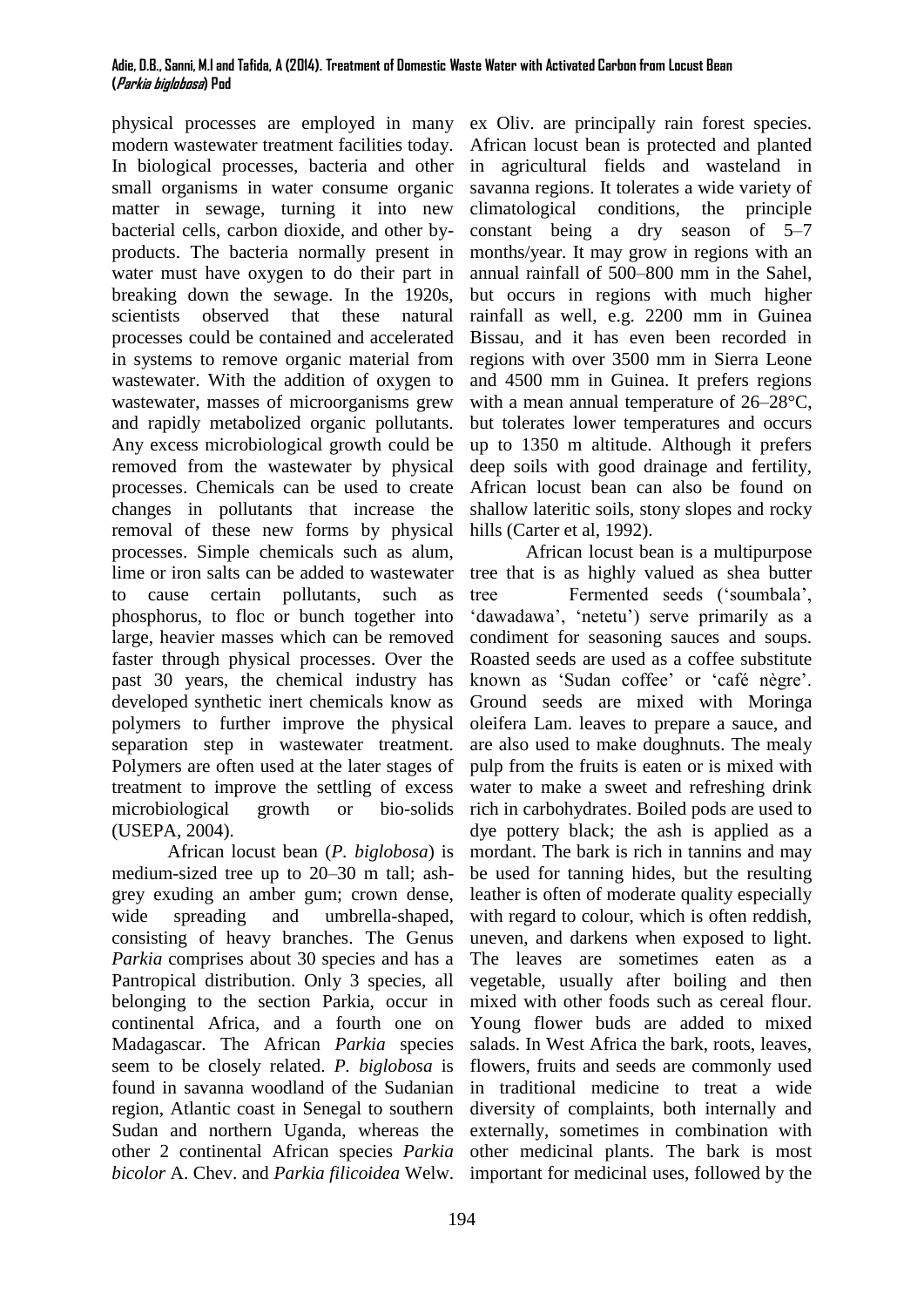leaves. Medicinal applications include the treatment of parasitic infections, circulatory system disorders, such as arterial hypertension, and disorders of the respiratory system, digestive system and skin. In veterinary medicine, a root decoction is used to treat coccidiosis in poultry. Green pods are crushed and added to rivers to kill fish. The nutritional value of the fish is not adversely affected so long as they are cooked or dried. The fruit pulp is used as an ingredient of feed for pigs and dogs. The leaves are a useful, but not very palatable fodder. The wood is suitable for making kitchen implements, such as mortars, pestles and bowls, and handles of hoes and hacks, and it is occasionally also used for house building, mainly for indoor construction. It is also used as firewood, and may be suitable for paper production. The fibers of pods (husks) and roots are used as sponges, strings of musical instruments and for the production of small baskets. African locust bean has a reputation for soil improvement; its leaves are applied as green manure. It is also important in apiculture, being a good source of nectar and suitable for the placement of hives. It may serve as a decorative avenue tree. African locust bean is very important in West African culture. It plays a role in all major rituals, including those associated with birth, baptism, circumcision, marriage and death. (http://www.prota, org).

Adsorption is the adhesion of atoms, ions, or molecules of gas, liquid, or dissolved solids in a solution to the surface of a suitable solid. Adsorption is used in tertiary dissolved wastewater treatment to improve the quality of wastewater effluent by removing part of organic matter toxicity (Metcalf and Eddy, 1991). Activated carbon has long been recognized as one of the most versatile adsorbents to be used for the effective removal of contaminants in wastewater treatments. Charcoal is the fore runner of modern activated carbon whose ability to purify water dates back to 2000 B.C. Lately during the past few decades, there has been an increased awareness of the existence of organic and inorganic pollutants and their

toxic effects in natural water. Consequently, urgent need has been exhibited by various public and health agencies for the removal of these contaminants in streams and natural water and has resulted in the emergence of activated carbon adsorption as one of the most effective methods for removing these contaminants in wastewater treatments (Bansode et al., 1998). Activated carbon is porosity (space) enclosed by carbon atoms used for purification of water and of air and separation of gas mixtures. It is a unique material because of the way it is filled with holes (voids, spaces, sites, pores,) of zero electron density, these pores possess intense vander Waals forces (from the near proximity of carbon atoms) and these are responsible for the adsorption process. It can be made from hard woods, coconut shell, fruit stones, coals and synthetic macromolecular systems (Harry and Francisco, 2006).

In this work the chemical treatment process of domestic wastewater was utilized using activated carbon from locust bean (*Parkia biglobosa*) pod to remove nitrogen and phosphorus that may cause eutrophication if released into the water body. Although various carbonaceous materials are used in the production of activated carbons, abundance, availability and low cost of agricultural by-product such as African locust bean (*Parkia biglobosa*) pod of which about 201, 000 ton of its fruit is being produced annually in northern Nigeria (Isa, 2009) makes them good sources of raw materials for activated carbon. Conversion of these agricultural by-products into activated carbon which can be used as adsorbents for wastewater treatment, help reduce the cost of waste disposal, and provide a potentially cheap alternative to existing commercial carbonaceous adsorbents. This research was aimed to assess the performance of active locust bean (*P. biglobosa*) pod relative to bone char in the treatment of abattoir wastewater sample. There are two basic methods of activation - steam activation and chemical activation, in this work the steam activation method was applied to produce the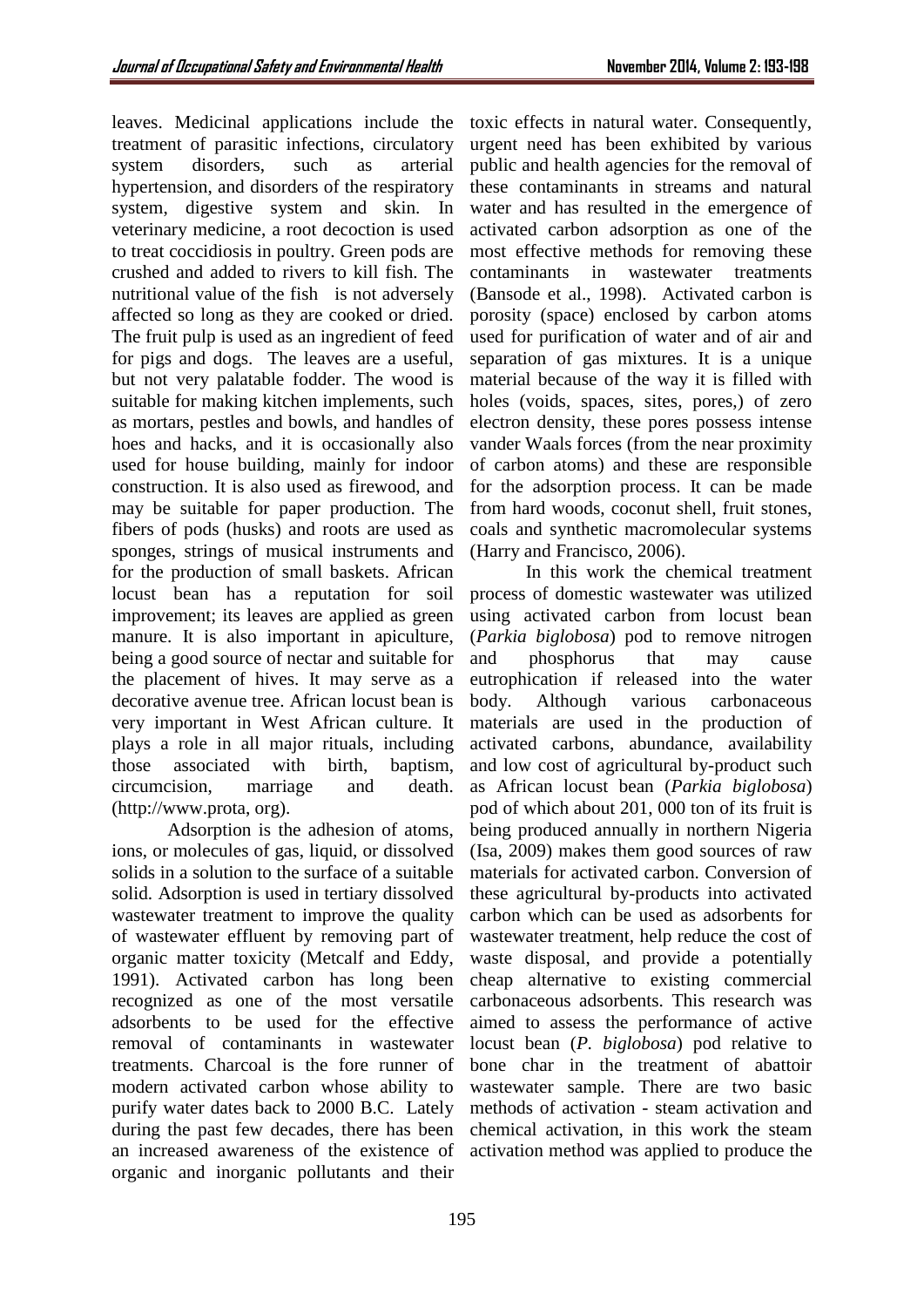activated carbon from locust bean (*P. biglobosa*) pod.

# **MATERIALS AND METHOD**

The materials used in production of the activated carbon from locust bean (*P. biglobosa*) pod includes; Bowl, Funnel, Furnace, Conical flasks, Cow bones, Griffen oven, PH meter, Crucible, 20litres gallon, Petri dish, watch glass, Desiccators, Hand gloves, Reflux apparatus/flask, Draining tray, Locust bean pod, Spatula, Forcept, Filter paper, Magnetic stirrer, Turbidity meter (HACH2100 China), Burette, Weighing balance (Metler), Measuring cylinders, Beaker, Multi parameter photometer, Pipette, water bath, Sack, Measuring Cylinder (Hanna, Romania), Wash Bottle, BOD bottles, Glass beads, Retort stand/clamp. The chemical regents used were Alkaliazide/Iodide, Methylated spirit, Buffer 4,6,9, Concentrated phosphoric acid, Molybdate reagent, Mercury Sulphate, Concentrated sulphoric (H<sub>2</sub>SO<sub>4</sub>), Starch solution, K<sub>2</sub>Cr<sub>2</sub>O<sub>7</sub>, Distilled water, Sodium thiosulphate, Manganous sulphate, Stannous chloride, Ferroin Indicator, Ferrous Ammonium Sulphate, PhenoldiSulphuric acid, Phenolphthalein, Phosphoric acid. The procedure followed during the process of activation of the pods and bone was; sourcing and pretreatment of raw materials, charring, crushing, sieving and activation of raw material. The wastewater sample was collected by grab method. Some selected water quality parameter which includes Nitrate, Phosphate, Biological Oxygen Demand (BOD<sub>5</sub>), Chemical Oxygen Demand (COD), pH, Turbidity, Suspended soils and Total Solid were determined in Water Resources and Environmental Engineering Laboratory ABU Zaria as prescribed by APHA (2005).The raw locust bean pod was sourced from Ahmadu Bello University Zaria, Nigeria. It was ripped open while the yellowish pulp and seed were removed from the pods. The empty pods were the raw material needed. The pods were washed with water to remove impurity then dried in the open for 2 days. The pods were then placed

in a crucible and charred in a furnace at 350 to 500°C. The furnace was allowed to cool down for 24 hours before the charred pods were removed and grinded with a commercial miller to obtain 5-50µm grain size for material that passes through sieve number 200. The sieved charred pods were then soaked in phosphoric acid for 12- 18hours to become activated locust bean charred pods. The locust bean charred pods was then washed with distilled water, spread on tray at room temperature to be drained. The product was then dried at temperature at 105°C for 3 hours and kept in desiccators to cool down. The same procedure was repeated for the cow bones expect that it was dried in the sun for 7 days.

Using the grab sampling method 20 liters of wastewater effluent was collected from Ahmadu Bello University, Zaria waste maturation pond for analysis. The adsorption study consisted of mixing activated carbons - *Parkia biglobosa* pod and Bone charrespectively with a 500 ml wastewater sample. The carbon dosages used in the study were 0.25, 0.5, 1.5, 2.5, 3.75, and 5.0 g per 500 ml of the wastewater sample. Each of the mixture of activated carbons and the wastewater sample were stirred at 100 rpm high speed for 5minutes and 10rpm low speed for 15 minutes using magnetic stirrer. At the end of the specified period, the samples were removed from the corning magnetic stirrer and the flocs were allowed to settle and determination of wastewater quality parameters of solution was done accordingly.

### **RESULTS AND DISCUSSION**

The experimental results of using activated locust bean pod and activated bone char are as presented in Table. 1. From the results presented in Table 1, it is observed that the Chemical Oxygen Demand (COD) significantly reduced from 250mg/L to 6.2mg/L and 5.8mg/L for *Parkia biglobosa* and Bone char with equivalent percentages of 97.52% and 97.7% respectively. Nitrate reduction for Bone char was high as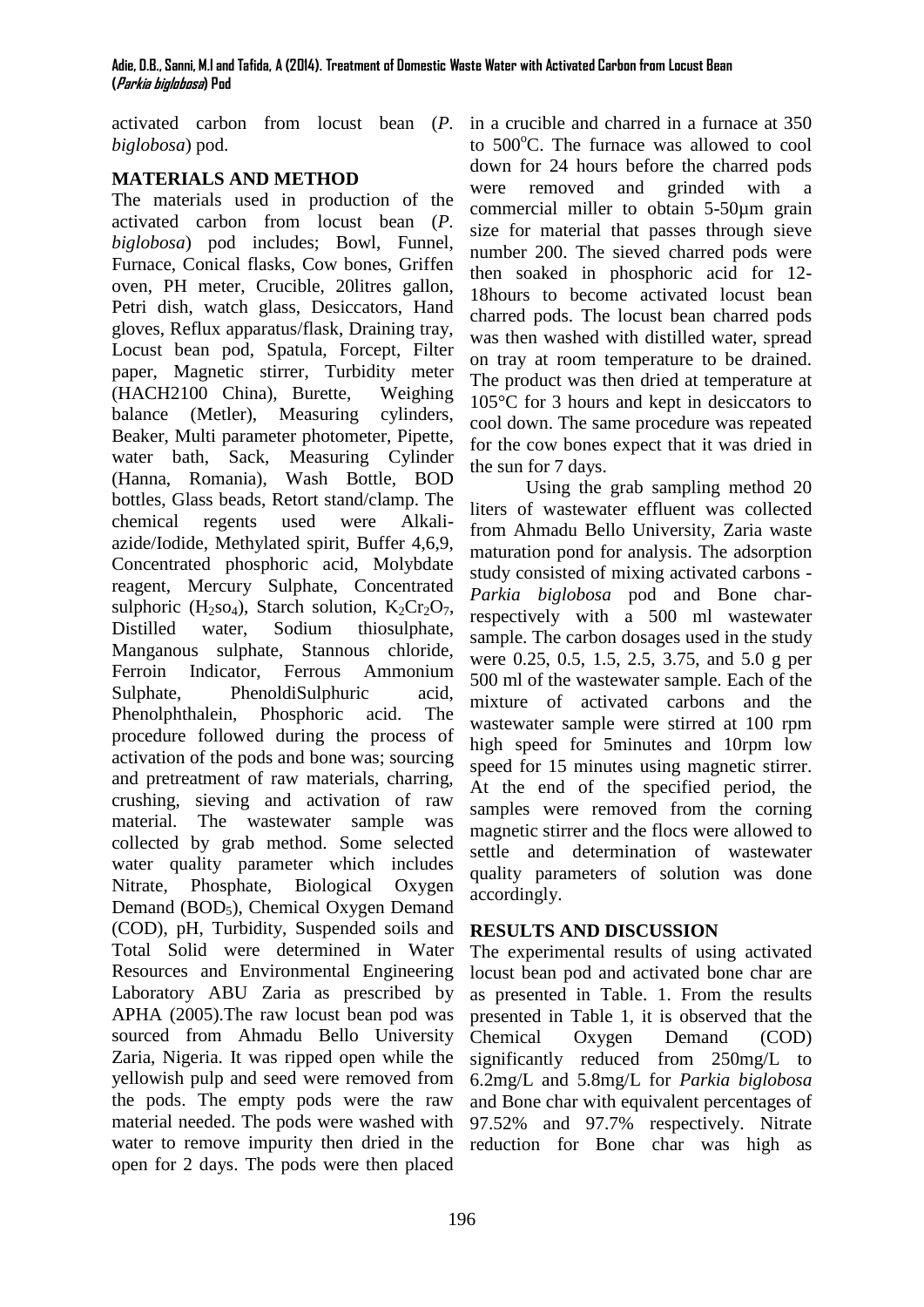compared to *Parkia biglobosa* with values of 72.5% and 87.5% respectively.

|                                 |                             | Dose      | <b>Table 1.</b> Concentration removal by activated pou as compared to activated bone char<br>Con. (mg/l) of parameter after treated sample with |                     |
|---------------------------------|-----------------------------|-----------|-------------------------------------------------------------------------------------------------------------------------------------------------|---------------------|
| Parameter con. in the sample    | $\ensuremath{\mathrm{S/N}}$ | (g/500ml) | Activated P. biglobosa pod                                                                                                                      | Activated Bone Char |
| Nitrates (4.0 mg/l)             | 1                           | 0.25      | 2.3                                                                                                                                             | 2.1                 |
|                                 | $\overline{2}$              | 0.50      | 2.0                                                                                                                                             | 1.6                 |
|                                 | $\overline{3}$              | 1.50      | 1.9                                                                                                                                             | 1.3                 |
|                                 | $\overline{4}$              | 2.50      | 1.7                                                                                                                                             | 0.7                 |
|                                 | $\overline{5}$              | 3.75      | 1.5                                                                                                                                             | 0.6                 |
|                                 | 6                           | 5.00      | 1.1                                                                                                                                             | 0.5                 |
| Phosphate (0.82 mg/l)           | 1                           | 0.25      | 0.80                                                                                                                                            | 0.81                |
|                                 | $\overline{2}$              | 0.50      | 0.76                                                                                                                                            | 0.80                |
|                                 | 3                           | 1.50      | 0.74                                                                                                                                            | 0.79                |
|                                 | $\overline{4}$              | 2.50      | 0.72                                                                                                                                            | 0.74                |
|                                 | 5                           | 3.75      | 0.60                                                                                                                                            | 0.73                |
|                                 | 6                           | 5.00      | 0.40                                                                                                                                            | 0.64                |
| $BOD_5 (0.9 mg/l)$<br>pH (7.94) | 1                           | 0.25      | 0.73                                                                                                                                            | 0.7                 |
|                                 | $\overline{2}$              | 0.50      | 0.71                                                                                                                                            | 0.6                 |
|                                 | 3                           | 1.50      | 0.70                                                                                                                                            | 0.5                 |
|                                 | $\overline{4}$              | 2.50      | 0.40                                                                                                                                            | 0.4                 |
|                                 | $\overline{5}$              | 3.75      | 0.3                                                                                                                                             | 0.3                 |
|                                 | 6                           | 5.00      | 0.2                                                                                                                                             | 0.1                 |
|                                 | 1                           | 0.25      | 6.10                                                                                                                                            | 6.00                |
|                                 | $\mathfrak{2}$              | 0.50      | 6.08                                                                                                                                            | 6.12                |
|                                 | $\overline{3}$              | 1.50      | 6.12                                                                                                                                            | 6.08                |
|                                 | $\overline{4}$              | 2.50      | 6.03                                                                                                                                            | 6.17                |
|                                 | $\overline{5}$              | 3.75      | 6.05                                                                                                                                            | 6.18                |
|                                 | 6                           | 5.00      | 6.15                                                                                                                                            | 6.20                |
| COD (250 mg/l)                  | 1                           | 0.25      | 8.2                                                                                                                                             | 6.6                 |
|                                 | $\overline{2}$              | 0.50      | 7.7                                                                                                                                             | 6.5                 |
|                                 | 3                           | 1.50      | 6.5                                                                                                                                             | 6.3                 |
|                                 | $\overline{4}$              | 2.50      | 6.5                                                                                                                                             | 6.3                 |
|                                 | 5                           | 3.75      | 6.3                                                                                                                                             | 6.2                 |
|                                 | 6                           | 5.00      | 6.2                                                                                                                                             | 5.8                 |
| Turbidity (10.74 NTU)           | 1                           | 0.25      | 8.90                                                                                                                                            | 10.30               |
|                                 | $\overline{2}$              | 0.50      | 7.80                                                                                                                                            | 9.27                |
|                                 | $\overline{3}$              | 1.50      | 6.53                                                                                                                                            | 8.82                |
|                                 | $\overline{4}$              | 2.50      | 5.88                                                                                                                                            | 8.39                |
|                                 | $\overline{5}$              | 3.75      | 4.60                                                                                                                                            | 6.35                |
|                                 | $\sqrt{6}$                  | 5.00      | 3.05                                                                                                                                            | 5.90                |
| Suspended Solids (8.5 mg/l)     | 1                           | 0.25      | 0.02                                                                                                                                            | 0.01                |
|                                 | $\overline{2}$              | 0.50      | 0.02                                                                                                                                            | 0.01                |
|                                 | $\overline{3}$              | 1.50      | 0.01                                                                                                                                            | 0.01                |
|                                 | $\overline{4}$              | 2.50      | 0.01                                                                                                                                            | 0.01                |
|                                 | $\overline{5}$              | 3.75      | 0.01                                                                                                                                            | 0.01                |
|                                 | 6                           | 5.00      | 0.01                                                                                                                                            | 0.01                |
| Total Solids (9.7 mg/l)         | 1                           | 0.25      | 0.016                                                                                                                                           | 0.030               |
|                                 | $\overline{2}$              | 0.50      | 0.016                                                                                                                                           | 0.030               |
|                                 | 3                           | 1.50      | 0.015                                                                                                                                           | 0.026               |
|                                 | $\overline{4}$              | 2.50      | 0.014                                                                                                                                           | 0.025               |
|                                 | $\mathfrak s$               | 3.75      | 0.013                                                                                                                                           | 0.023               |
|                                 | 6                           | 5.00      | 0.011                                                                                                                                           | 0.021               |

| Table 1: Concentration removal by activated pod as compared to activated bone char |  |
|------------------------------------------------------------------------------------|--|
|------------------------------------------------------------------------------------|--|

Phosphate reduction for Bone char was high as compared to *Parkia biglobosa* with

values of 22% and 51.2% respectively. From the results it can be inferred that *Parkia*